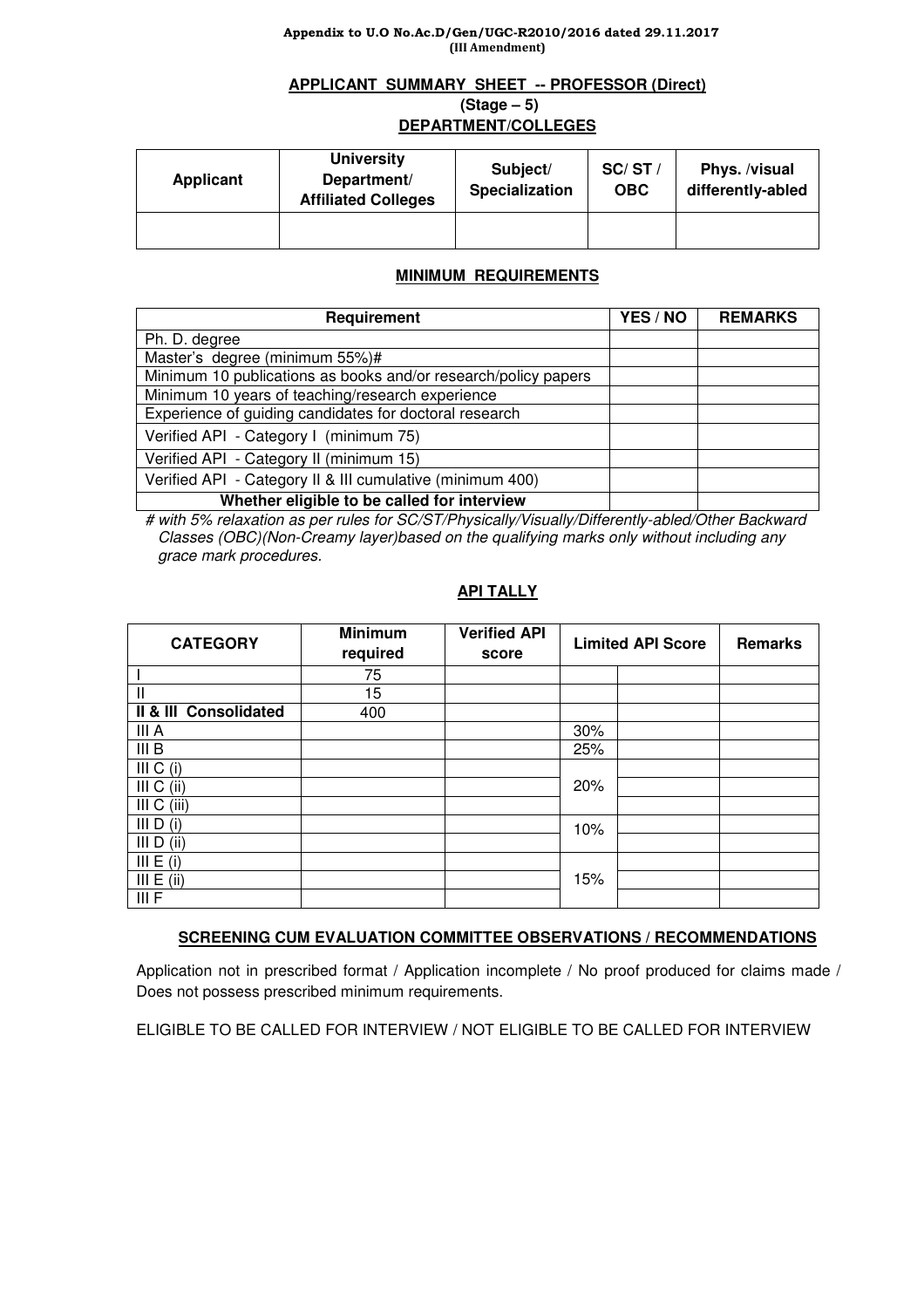#### Appendix to U.O No.Ac.D/Gen/UGC-R2010/2016 dated 29.11.2017 (III Amendment)

# **APPLICANT SUMMARY SHEET -- ASSOCIATE PROFESSOR (Direct) (Stage 4) DEPARTMENT/COLLEGES**

| Applicant | <b>University</b><br>Department/<br><b>Affiliated Colleges</b> | Subject/<br><b>Specialization</b> | SC/ST/<br><b>OBC</b> | Phys. /visual<br>differently-abled |
|-----------|----------------------------------------------------------------|-----------------------------------|----------------------|------------------------------------|
|           |                                                                |                                   |                      |                                    |

# **MINIMUM REQUIREMENTS**

| Requirement                                                   | YES/<br><b>NO</b> | <b>Remarks</b> |
|---------------------------------------------------------------|-------------------|----------------|
| Ph. D. degree                                                 |                   |                |
| Master's degree (minimum 55%) #                               |                   |                |
| Minimum 8 years of teaching/research experience               |                   |                |
| Minimum 5 publications as books and/or research/policy papers |                   |                |
| Evidence of having guided doctoral/research students          |                   |                |
| Verified API - Category I (minimum 75)                        |                   |                |
| Verified API - Category II (minimum15)                        |                   |                |
| Verified API - Category II & III cumulative (minimum 300)     |                   |                |
| Whether eligible to be called for interview                   |                   |                |

# with 5% relaxation as per rules for SC/ST/Physically/Visually/Differently-abled/Other Backward Classes (OBC) (Non-Creamy layer) based on the qualifying marks only without including any grace mark procedures.

# **API TALLY**

| <b>CATEGORY</b>     | <b>Minimum</b><br>required | <b>Verified API</b><br>score | <b>Limited API Score</b> | <b>Remarks</b> |
|---------------------|----------------------------|------------------------------|--------------------------|----------------|
|                     | 75                         |                              |                          |                |
| Ш                   | 15                         |                              |                          |                |
| Il & III Cumulative | 300                        |                              |                          |                |
| III A               |                            |                              | 30%                      |                |
| III B               |                            |                              | 25%                      |                |
| III C (i)           |                            |                              |                          |                |
| III C<br>(ii)       |                            |                              | 20%                      |                |
| III C (iii)         |                            |                              |                          |                |
| III $D(i)$          |                            |                              | 10%                      |                |
| $III$ D (ii)        |                            |                              |                          |                |
| III E (i)           |                            |                              |                          |                |
| III E (ii)          |                            |                              | 15%                      |                |
| III F               |                            |                              |                          |                |

# **SCREENING CUM EVALUATION COMMITTEE OBSERVATIONS / RECOMMENDATIONS**

Application not in prescribed format / Application incomplete / No proof produced for claims made / Does not possess prescribed minimum requirements.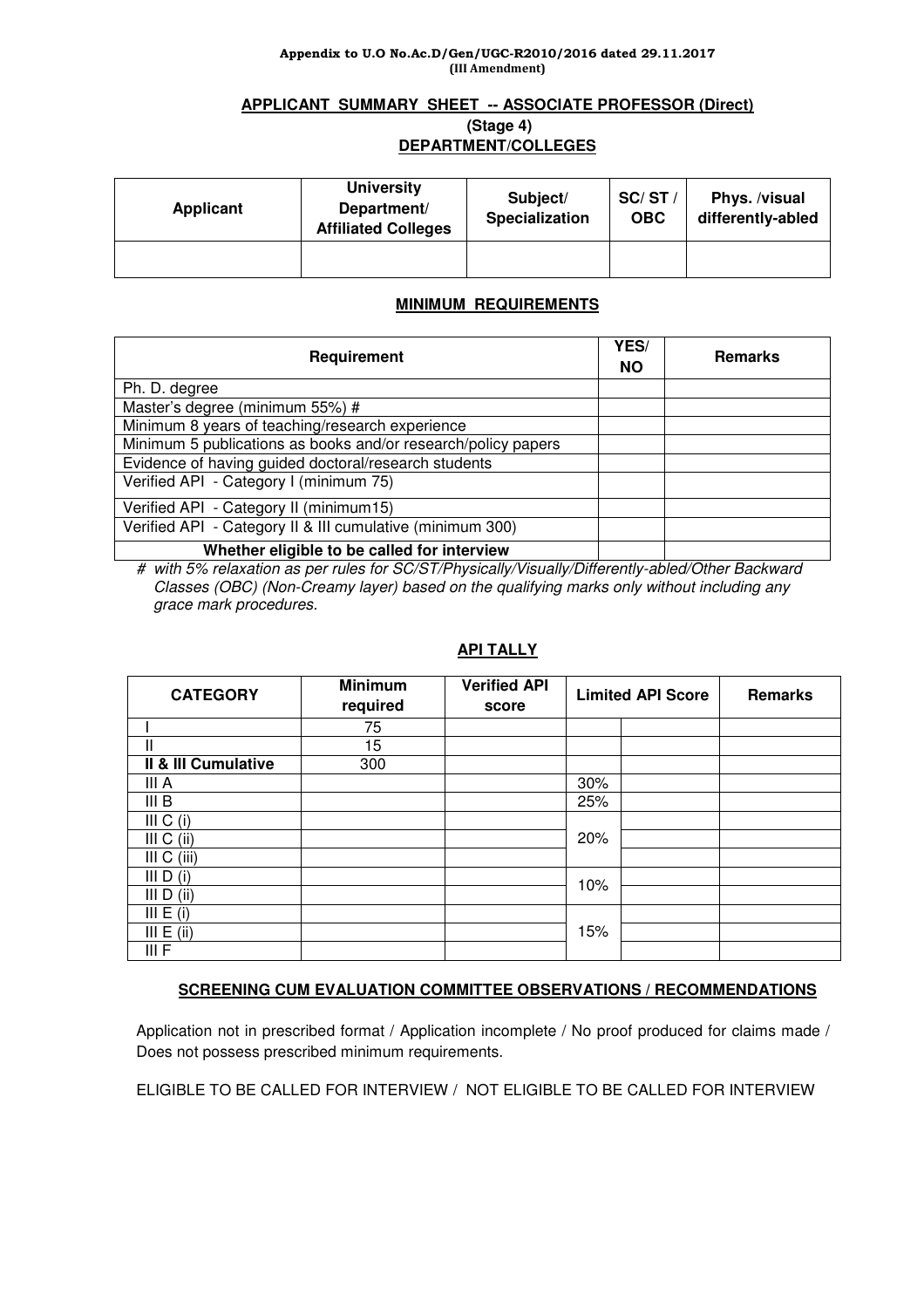#### **Appendix II A(i)**

# **APPLICANT SUMMARY SHEET -- ASSISTANT PROFESSOR (CAS) STAGE 1 – 2 (COLLEGES & DEPARTMENTS)**

| <b>College/Department:</b> | Subject :                     |                                                                |  |                                        |
|----------------------------|-------------------------------|----------------------------------------------------------------|--|----------------------------------------|
| Applicant                  | Date of entry into<br>service | <b>Proposed</b><br>SC/ST<br>date of<br><b>OBC</b><br>placement |  | Phys. /visual<br>differently-<br>abled |
|                            |                               |                                                                |  |                                        |

# **SERVICE REQUIREMENTS / QUALIFICATIONS (as on the proposed date of placement)**

| <b>Requirement / Qualification</b>                             | <b>YES/NO</b> | <b>Remarks</b> |
|----------------------------------------------------------------|---------------|----------------|
| Master's Degree (Minimum 55%)#                                 |               |                |
| Desirable Qualifications : Ph.D (in relevant subject)          |               |                |
| M.Phil (in relevant subject)                                   |               |                |
| Completed years of service in Stage 1                          |               |                |
| With Ph.D :<br>4 years                                         |               |                |
| With M.Phil/PG Degree in Professional Courses :<br>5 years     |               |                |
| Others : 6 years                                               |               |                |
| One Orientation course (2-3 weeks duration)                    |               |                |
| within the Assessment Period                                   |               |                |
| One Refresher Course/Research Methodology (2-3 weeks duration) |               |                |
| within the Assessment period                                   |               |                |
| Verified API Category I (Minimum 320/400/480 (80/year)         |               |                |
| Verified API Category II (Minimum 50)                          |               |                |
| Verified API Category II & III (Minimum 90/Assessment period)  |               |                |
|                                                                |               |                |

# 5% relaxation as per rules for SC/ST/Physically/Visually/Differently-abled/Other Backward Classes (OBC) (Non-Creamy layer) based on the qualifying marks only without including any grace mark procedures.

# **API TALLY**

| <b>CATEGORY</b>                      | <b>Minimum</b><br>required | <b>Verified</b><br><b>API score</b> |          | <b>Limited API Score</b> | <b>Remarks</b> |
|--------------------------------------|----------------------------|-------------------------------------|----------|--------------------------|----------------|
| $   +    $ <sup>*</sup> Consolidated | 90                         |                                     |          |                          |                |
| $***$                                | 320/400/480                |                                     |          |                          |                |
| $\mathbb{I}$ ***                     | 50                         |                                     |          |                          |                |
| $****$<br>Ш<br><b>Consolidated</b>   | 20                         |                                     |          |                          |                |
| III A                                |                            |                                     | 30%      |                          |                |
| III B                                |                            |                                     | 25%      |                          |                |
| III $C(i)$                           |                            |                                     |          |                          |                |
| III C (ii)                           |                            |                                     | 20%      |                          |                |
| III C (iii)                          |                            |                                     |          |                          |                |
| III D (i)                            |                            |                                     | 10%      |                          |                |
| III $D$ (ii)                         |                            |                                     |          |                          |                |
| III E (i)                            |                            |                                     |          |                          |                |
| III E (ii)<br>##                     |                            |                                     | 15%<br>4 |                          |                |
| III F                                |                            |                                     |          |                          |                |

\*90/Assessment Period \*\* 80/Year \*\*\* 50/Assessment period \*\*\*\*20/Assessment period

## The score under this sub category shall be restricted to 20% of the minimum fixed for Category III for any Assessment period.

# **SCREENING COMMITTEE OBSERVATIONS / RECOMMENDATIONS**

Application not in prescribed format / Application incomplete / No proof produced for claims made / Does not possess prescribed minimum requirements.

ELIGIBLE TO BE PLACED TO STAGE 2 / NOT ELIGIBLE TO BE PLACED TO STAGE 2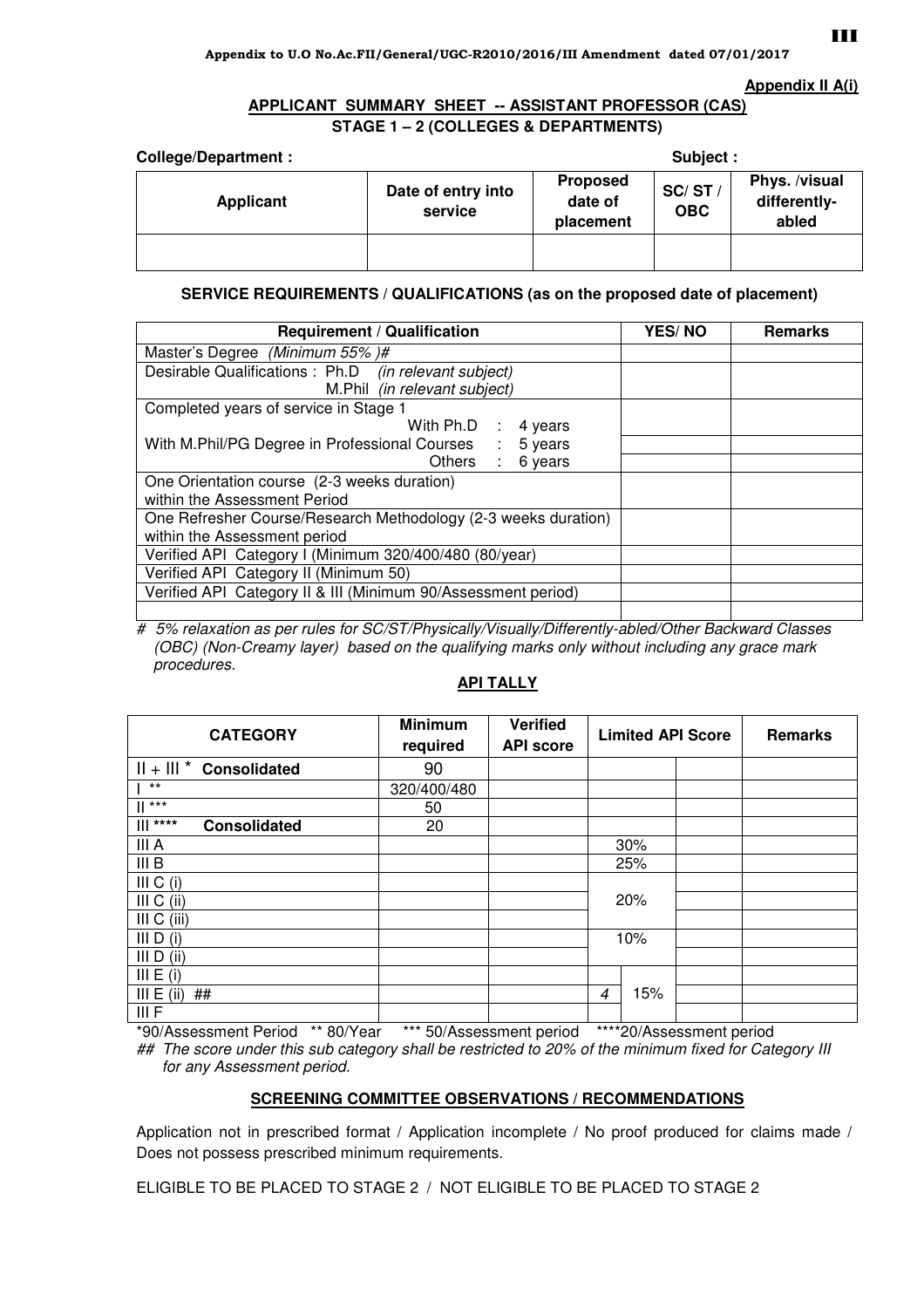### Appendix to U.O No.Ac.FII/General/UGC-R2010/2016/III Amendment dated 07/01/2017

### **Appendix II A(ii)**

# **APPLICANT SUMMARY SHEET -- ASSISTANT PROFESSOR (CAS) STAGE 2 – 3 (COLLEGES & DEPARTMENTS)**

# **College/Department :** Subject :

| Applicant | Date of    | Date of    | <b>Proposed date</b> | SC/        | Phys. /visual |
|-----------|------------|------------|----------------------|------------|---------------|
|           | entry into | placement  | of placement in      | ST/        | differently-  |
|           | service    | in Stage 2 | Stage 3              | <b>OBC</b> | abled         |
|           |            |            |                      |            |               |

# **SERVICE REQUIREMENTS (as on the proposed date of placement)**

| Requirement                                                                                                                                                                                                                                                          | <b>YES/NO</b> | <b>Remarks</b> |
|----------------------------------------------------------------------------------------------------------------------------------------------------------------------------------------------------------------------------------------------------------------------|---------------|----------------|
| Completed 5 years of service in Stage 2                                                                                                                                                                                                                              |               |                |
| One Refresher Course/Methodology Workshop/Training, Teaching-<br>Learning-Evaluation Technology Programmes/Soft Skill Development<br>Programmes & Faculty Development Programmes (2-3 weeks duration)<br>after placement to Stage 2 and within the Assessment period |               |                |
| Verified API Category I (Minimum 400 (80/year)                                                                                                                                                                                                                       |               |                |
| Verified API Category II (Minimum 50)                                                                                                                                                                                                                                |               |                |
| Verified API Category II & III (Minimum 120/Assessment period)                                                                                                                                                                                                       |               |                |

# **API TALLY**

| <b>CATEGORY</b>                   | <b>Minimum</b><br>required | <b>Verified</b><br><b>API score</b> |           | <b>Limited API Score</b> | Remarks |
|-----------------------------------|----------------------------|-------------------------------------|-----------|--------------------------|---------|
| $   +     *$ Consolidated         | 120                        |                                     |           |                          |         |
| $***$                             | 400                        |                                     |           |                          |         |
| $  $ ***                          | 50                         |                                     |           |                          |         |
| $   $ ****<br><b>Consolidated</b> | 50                         |                                     |           |                          |         |
| III A                             |                            |                                     | 30%       |                          |         |
| III B                             |                            |                                     | 25%       |                          |         |
| III C (i)                         |                            |                                     |           |                          |         |
| III C (ii)                        |                            |                                     | 20%       |                          |         |
| III C (iii)                       |                            |                                     |           |                          |         |
| III D (i)                         |                            |                                     | 10%       |                          |         |
| III D (ii)                        |                            |                                     |           |                          |         |
| III E (i)                         |                            |                                     |           |                          |         |
| III E (ii)<br>#                   |                            |                                     | 15%<br>10 |                          |         |
| III F                             |                            |                                     |           |                          |         |

\*120/Assessment Period \*\* 80/Year \*\*\* 50/Assessment period \*\*\*\*50/Assessment period

# The score under this sub category shall be restricted to 20% of the minimum fixed for Category III for any Assessment period.

# **SCREENING COMMITTEE OBSERVATIONS / RECOMMENDATIONS**

Application not in prescribed format / Application incomplete / No proof produced for claims made / Does not possess prescribed minimum requirements.

ELIGIBLE TO BE PLACED TO STAGE 3 / NOT ELIGIBLE TO BE PLACED TO STAGE 3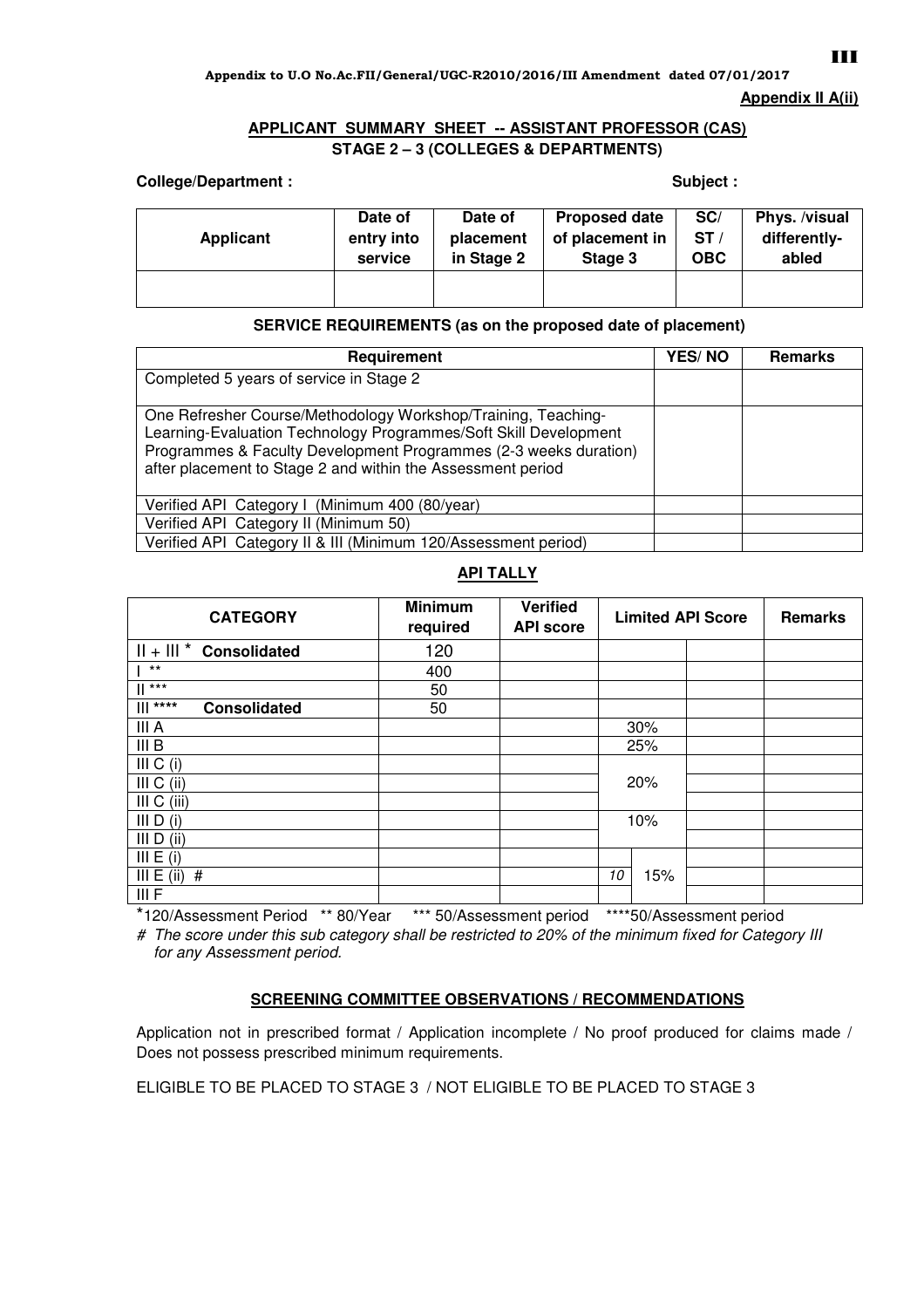### **Appendix II A(iii)**

# **APPLICANT SUMMARY SHEET -- ASSOCIATE PROFESSOR (CAS)**

**STAGE 3 - 4 (COLLEGES & DEPARTMENTS)** 

**College/Department :**  $\qquad \qquad$  **Subject :**  $\qquad \qquad$  Subject :

| <b>Applicant</b> | SC/ST/OBC | Phys. /visual differently-abled |
|------------------|-----------|---------------------------------|
|                  |           |                                 |

## **MINIMUM REQUIREMENTS**

| Requirement                                                            | YES/NO | <b>Remarks</b> |
|------------------------------------------------------------------------|--------|----------------|
| Completed 3 years of service in Stage 3                                |        |                |
| Ph.D Degree (Not a minimum requirement)                                |        |                |
| Master's degree (minimum 55% marks)#                                   |        |                |
| Minimum 3 publications in the entire period as Assistant Professor (12 |        |                |
| years)                                                                 |        |                |
| For College teachers :                                                 |        |                |
| Holders of M.Phil Degree: Minimum 2 Publications                       |        |                |
| Holders of Ph.D Degree : Minimum 1 publication                         |        |                |
| One Course/Programme from among the categories of Methodology          |        |                |
| Workshop/Training, Teaching-Learning-Evaluation Technology             |        |                |
| Programmes/Soft Skills Development Programmes and Faculty              |        |                |
| Development Programmes of minimum one week duration.                   |        |                |
| Verified API Category I (minimum 225)                                  |        |                |
| Verified API Category II (minimum 50)                                  |        |                |
| Verified API Category II & III consolidated (minimum 150)              |        |                |
| Whether eligible to be called for interview                            |        |                |

# with 5% relaxation as per rules for SC/ST/Physically/Visually/Differently-abled/Other Backward Classes (OBC) (Non-Creamy layer)

# **API TALLY**

| <b>CATEGORY</b>                   | <b>Minimum</b><br>required | <b>Verified API</b><br>score | <b>Limited API Score</b> |     | Remarks |
|-----------------------------------|----------------------------|------------------------------|--------------------------|-----|---------|
| $   +    $ * Consolidated         | 150                        |                              |                          |     |         |
| $***$                             | 225                        |                              |                          |     |         |
| $***$                             | 50                         |                              |                          |     |         |
| $   $ ****<br><b>Consolidated</b> | 75                         |                              |                          |     |         |
| III A                             |                            |                              |                          | 30% |         |
| III B                             |                            |                              |                          | 25% |         |
| III C (i)                         |                            |                              |                          |     |         |
| III C (ii)                        |                            |                              | 20%                      |     |         |
| III C (iii)                       |                            |                              |                          |     |         |
| III $D(i)$                        |                            |                              | 10%                      |     |         |
| III D (ii)                        |                            |                              |                          |     |         |
| III E (i)                         |                            |                              |                          |     |         |
| III E (ii)<br>##                  |                            |                              | 15                       | 15% |         |
| III F                             |                            |                              |                          |     |         |

 \*150/Assessment Period \*\* 75/Year \*\*\* 50/Assessment period \*\*\*\*75/Assessment period ## The score under this sub category shall be restricted to 20% of the minimum fixed for Category III for any Assessment period.

# **SELECTION COMMITTEE OBSERVATIONS / RECOMMENDATIONS**

Application not in prescribed format / Application incomplete / No proof produced for claims made / Does not possess prescribed minimum requirements.